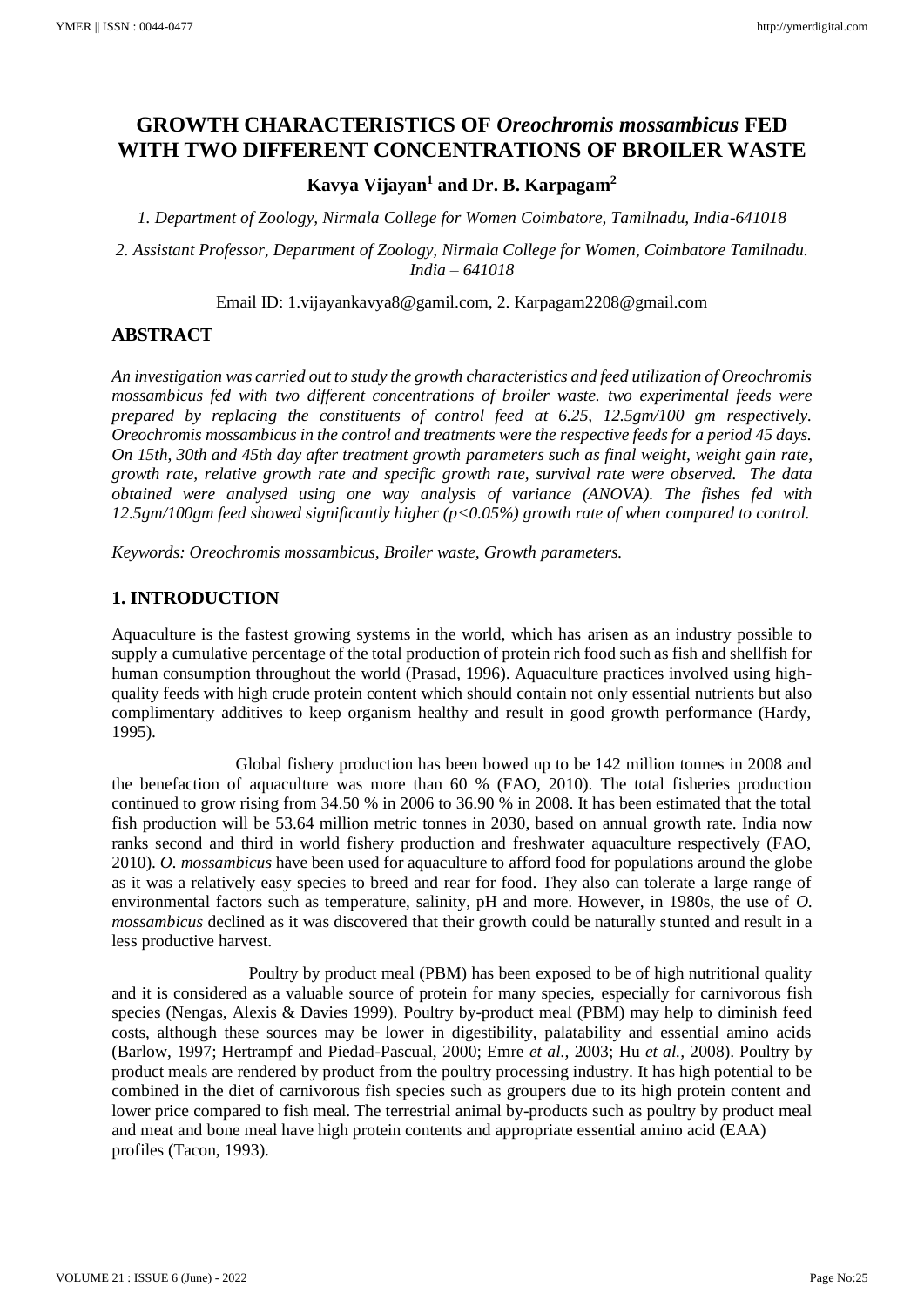Therefore, in the present study an attempt is made to be observe the effect of broiler waste by incorporating it with formulated diet and feeding to the fish *Oreochromis mossambicus* followed by analyzing the growth parameters and feed utilization parameters.

# **2. MATERIALS AND METHODS**

#### **2.1.1. SELECTION OF EXPERIMENTAL FISH:** *Oreochromis mossambicus*



**PLATE – 1**

#### **2.1.2. Collection and maintenance of experimental fish:**

*O.mossambicus* weighing 7±0.5 gm two (advanced fingerlings) for growth study were procured from, Mekkara fish farm, Thrissur district, Kerala,India. The fishes were judiciously carried from farm to the laboratory of our college in covers with water and well aerated oxygen. They had been acclimatized to laboratory prerequisites in cement tanks for about two weeks in non- chlorinated water. The fishes stood fed with prepared control feed once in a day. During the acclimatization period the water used to be changed (1/3 of water) every day to evade accumulation of faecal material and to prevent microbial contamination.

#### **PLATE – 2**

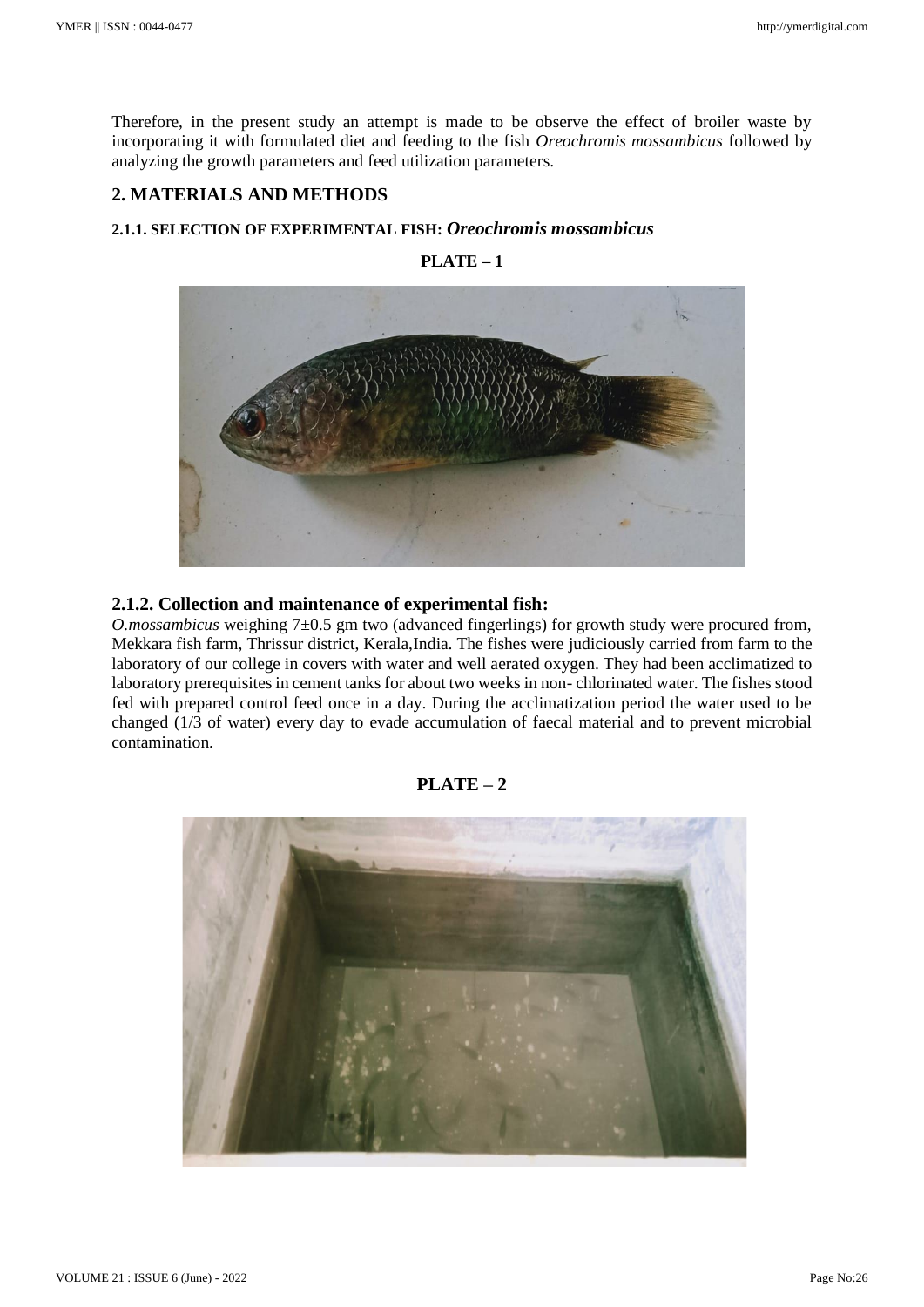# **2.2. Preparation of feed:**

The feed components used in fish feed preparation were wheat flour, coconut oil cake, soya meal, broiler waste and corn flour (binding agent). All were in the powdered form and broiler waste in the pasted form at different graded level. These substances were assorted thoroughly with hot water and that was cooked for 30 minutes and then cooled at room temperature for 30 minutes to and pellets were prepared by using domestic appliances with 0.5mm diameter. The feed without broiler waste  $(C - control)$  and the feed with broiler waste  $(T_1$ - broiler waste 6.25 %,  $T_2$ - broiler waste 12.5%). The small pellets were dried out and stowed in the refrigerator**.**

| <b>TABLE 1</b>    |                                     |                          |                            |                         |  |  |
|-------------------|-------------------------------------|--------------------------|----------------------------|-------------------------|--|--|
| <b>TREATMENTS</b> | <b>BROILER</b><br><b>WASTE</b> (gm) | <b>SOYA MEAL</b><br>(gm) | <b>WHEAT</b><br>FLOUR (gm) | <b>OIL CAKE</b><br>(gm) |  |  |
| <b>CONTROL</b>    |                                     | 50                       | 50                         | 25                      |  |  |
| <b>T1</b>         | 6.25                                | 46.875                   | 23.475                     | 23.475                  |  |  |
| T2                | 12.5                                | 43.75                    | 21.875                     | 21.875                  |  |  |

# **2.3. Experimental design:**

The fresh water edible fish, *O. mossambicus* (7±0.5 g) were introduced in 50 L aerated plastic troughs. The fishes were alienated into two experimental groups (C – control and  $T_1$  to  $T_2$  – Two different treatments). Each treatments includes 4 fishes. This experimentation was passed out for a period of 45 days. During experimental period the fishes were fed with their respective feed at 5% of their body weight, once in a day. The medium (water) was altered daily in order to avert microbial contamination by replacing one-third of the water in the tanks daily throughout the experimental period after siphoning out the unutilized feed and faecal matter. The plastic troughs were washed and cleaned once in fifteen days when the fishes were removed from troughs for weighing. The survival rate was scrutinized during experimental period.

#### **2.4. Determination of growth parameters:**

The weight of *O. mossambicus* in the control and two different treatments were measured individually and values were noted.

The fishes were weighed by using digital electronic balance with mg sensitivity. The fingerlings were released into water after body measurements (Hasan and Khan, 2013). The weight of individual fish was recorded initially and then at 15 days interval for 45 days. BW, FW, GR, SGR and RGR were calculated in the control and treated fishes by using standard formula (Petursewiez and Macfutyen, 1970).

- Final weight (FW)(gm)
- Weight gain (WG)  $(gm) = FW(gm) IW(gm)$
- Growth rate  $(gm.day-1) = FW(gm) IW(gm)/No$ . of days
- Relative growth rate (RGR) (%)=  $100 \text{ x}$  [FW (gm) IW (gm)] / IW (gm)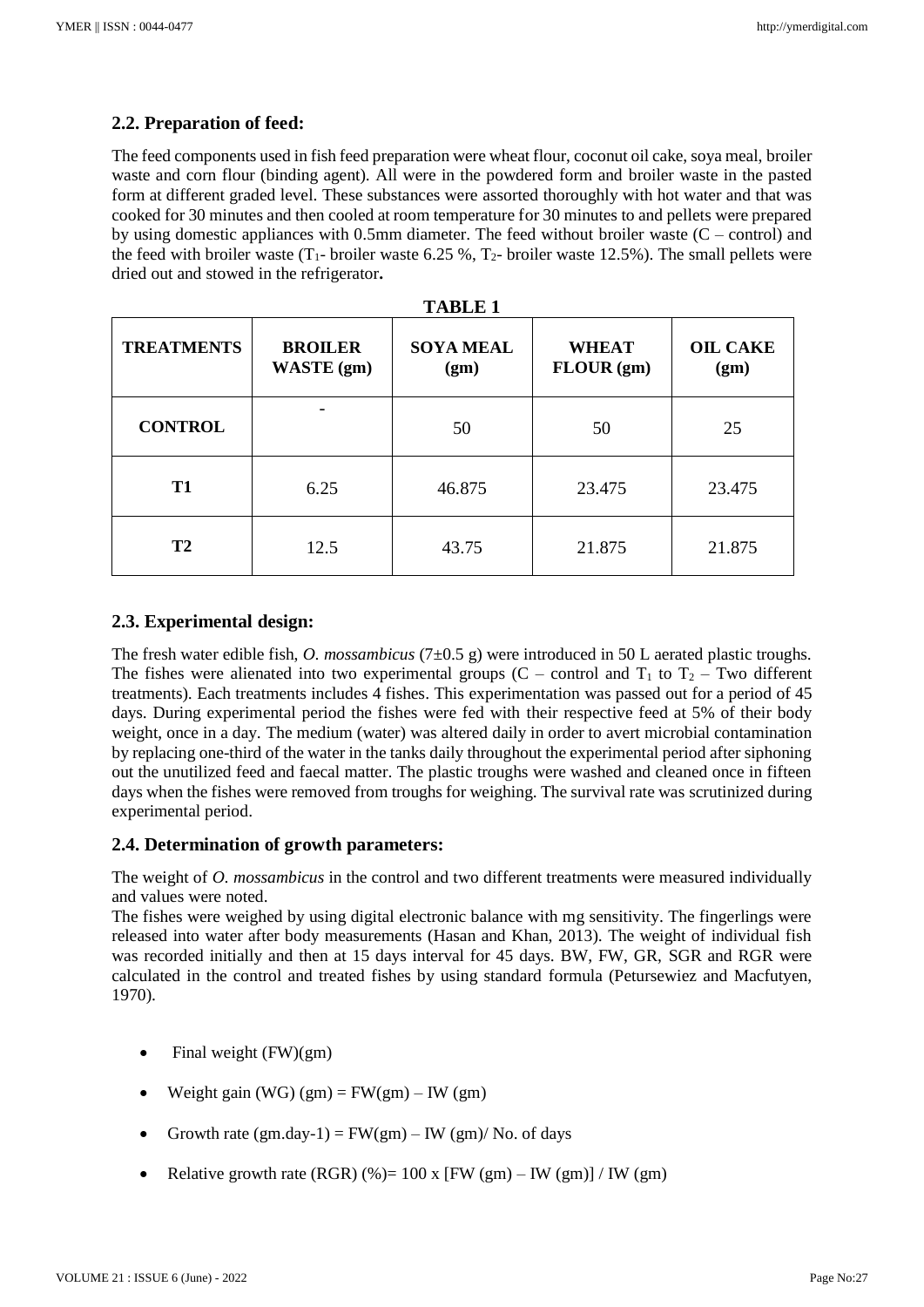- Specific growth rate  $(SGR)(% day-1) = 100$  x [In FW (gm) In IW (gm)] /No. of days
- Survival rate  $(\%) = 100 \text{ x}$  Initial number of fishes final number of fishes

# **2.5. Statistical analysis**

The results of the whole study on growth characteristics of *Oreochromis mossambicus* fed with broiler waste feed were analysed statistically using one - way Analysis of Variance (ANOVA) and level of significance was defined at  $(P \le 0.05)$ .

# **3. RESULTS**

# **3.1. Growth parameters**

The broiler waste at two different concentrations (6.25,12.5 gm/kg of feed) as feed supplement to *O. mossambicus* for 45 days. The growth parameters such as final body weight, Growth rate, Relative growth rate, Specific growth rate and Survival rate of *O. mossambicus* in the control and two different treatments were observed initially and on 15th, 30th and 45th days after treatment and the results obtained are presented in table.

# **3.1.1. 15th Day After Treatment (DAT)**

Growth characteristics of *O. mossambicus* fed with broiler waste as replacement feed at two different concentrations (6.25, 12.5, gm/kg of feed) after 15 days of treatment are presented in table 2. After 15 days of treatment, significant differences (p ˂0.05 %) was noted in the body weight of *O. mossambicus* fingerlings treated with broiler waste feed  $(T_1 - T_2)$ . Final body weight of fishes was higher  $(8.51\pm0.87\text{gm})$  in T<sub>2</sub> group when compared to control (7.26 $\pm$ 0.09gm). The weight gain was maximum  $(1.43\pm0.78$ gm) in T<sub>2</sub> group whereas control recorded a minimum weight gain of  $(1.22\pm0.08$ gm). The highest growth rate (0.92 $\pm$ 0.13gm/day) was recorded in T<sub>2</sub> when compared to control (0.32 $\pm$ 0.12 gm/day). Relative growth rate % was significantly higher ( $P < 0.05\%$ ) (24.56±13.77 %) in T<sub>2</sub> group when compared to control (16.23 $\pm$ 5.78%). Specific growth rate % was high (4.35 $\pm$ 0.28) in T<sub>2</sub> group whereas control recorded a minimum value of  $3.46\pm0.51\%$ . The survival rate during the experimental period was high in all the treatments  $(T_1 - T_2)$  when compared to control. The highest survival rate (100%) was observed in all treatments including control.

An overall, after 15 days of treatment the growth parameters was significantly high (P ˂0.05) in *O. mossambicus* fed with broiler waste feed at four different concentrations (6.25, 125, 25, gm/kg of feed) when compared to control group.

| <b>TREATMENTS</b> | <b>Final body</b><br>weight (gm) | <b>Body</b><br>weight<br>gain (gm) | <b>Growth rate</b><br>$(gm/day-1)$ | <b>Relative</b><br>growth rate<br>(%) | <b>Specific</b><br>growth rate<br>(%) |
|-------------------|----------------------------------|------------------------------------|------------------------------------|---------------------------------------|---------------------------------------|
| <b>CONTROL</b>    | $7.26 \pm 0.09$                  | $1.22 \pm 0.08$                    | $0.32 \pm 0.12$                    | $16.23 \pm 5.78$                      | $3.46 \pm 0.51$                       |
| $\mathbf{T}_1$    | $7.33 \pm 1.02$                  | $1.55 \pm 0.77$                    | $0.77 \pm 0.25$                    | $19.78 \pm 10.25$                     | $4.02 \pm 0.64$                       |
| $\mathbf{T}_2$    | $8.51 \pm 0.87$                  | $1.43 \pm 0.78$                    | $0.92 \pm 0.13$                    | $24.56 \pm 13.77$                     | $4.35 \pm 0.28$                       |

**TABLE - 2**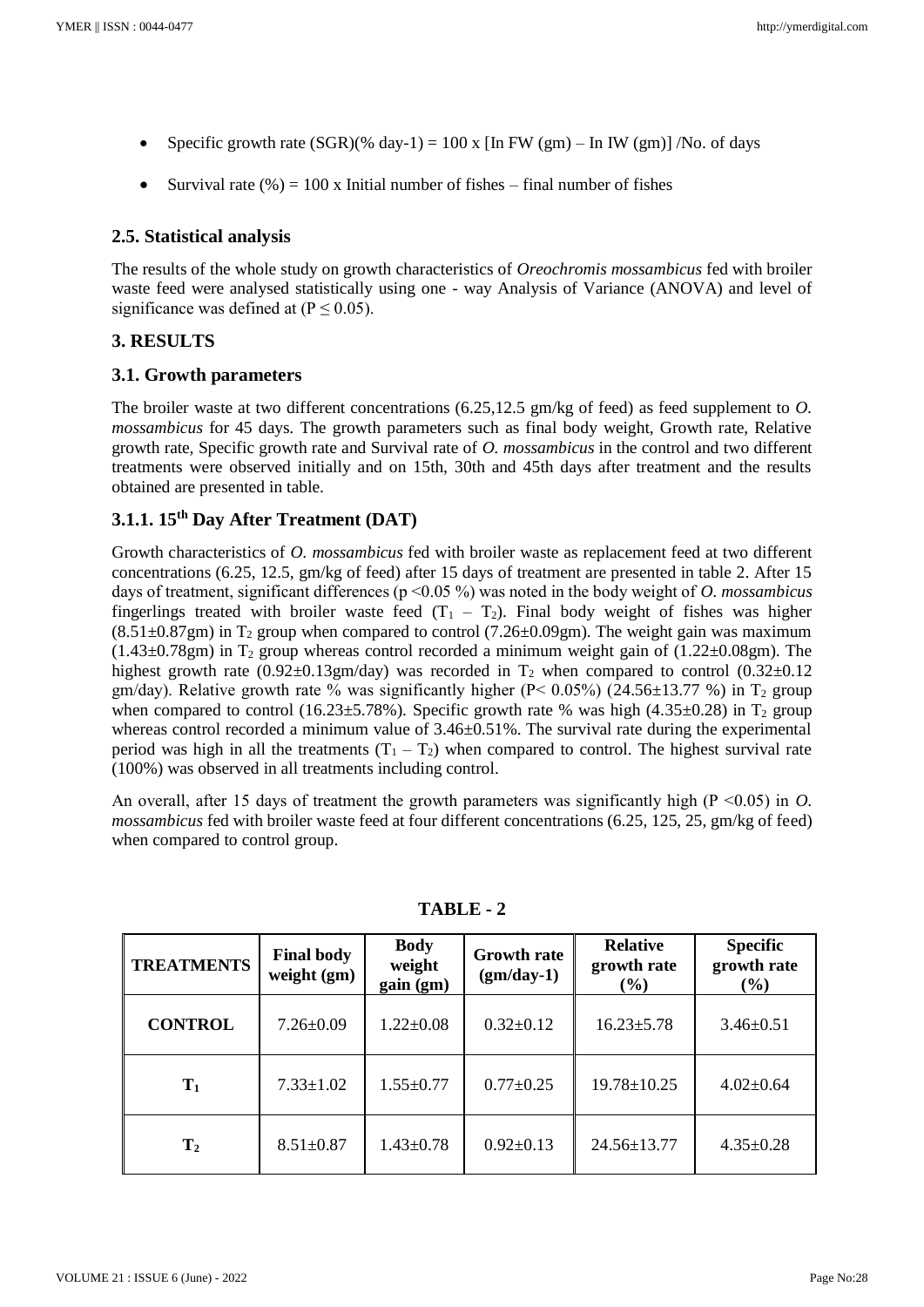# **3.1.2. 30th Day after treatment (DAT)**

Growth characteristics of *O. mossambicus* fed with broiler waste feed at two different concentrations (6.25,12.5 gm/kg of feed) after 30 days of treatment are presented in table 3. After 30 days, significant differences (P<0.05%) was noted in the BW of *O. mossambicus* treated with broiler waste replacement feed  $(T_1 - T_2)$ . Final body weight of fishes was higher (8.64 $\pm$ 1.05 gm) in T2 group when compared to control (7.12 $\pm$ 0.73 gm). The weight gain was maximum (1.59 $\pm$ 1.10 gm) in T<sub>2</sub> group whereas control recorded a minimum weight gain of (1.55±0.45gm). The highest growth rate (0.98±0.08gm/day) was recorded in T<sub>2</sub> when compared to control  $(0.76\pm0.09 \text{ gm/day})$ . RGR % was significantly high  $(P<0.05\%)$  (28.22  $\pm$ 1.67%) in T2 group when compared to control (19.91 $\pm$ 10.33%). Specific growth rate % was high (4.77 $\pm$ 1.09%) in T<sub>2</sub> group whereas control recorded a minimum value of (3.58 $\pm$ 0.22%). The survival rate during the experimental period was high in all the treatments  $(T_1 - T_2)$  while compared to control. The survival rate was high (100%) in all treatments including control.

An overall, growth parameters was significantly high (P<0.05) in *O. mossambicus* fed broiler waste feed at two different concentrations (6.25,12.5 gm/kg of feed) when compared to control group after 30 days of treatment.

| <b>TREATMENTS</b> | <b>Final body</b><br>weight $(gm)$ | <b>Body</b><br>weight<br>gain (gm) | Growth<br>rate<br>$(gm/day-1)$ | <b>Relative</b><br>growth rate<br>(%) | Specific growth<br>rate $(\% )$ |
|-------------------|------------------------------------|------------------------------------|--------------------------------|---------------------------------------|---------------------------------|
| <b>CONTROL</b>    | $7.12 \pm 0.73$                    | $1.55 \pm 0.45$                    | $0.76 \pm 0.09$                | $19.91 \pm 10.33$                     | $3.58 \pm 0.22$                 |
| $T_1$             | $7.56 \pm 0.96$                    | $1.63 \pm 1.07$                    | $0.82 \pm 0.18$                | $22.36 \pm 10.24$                     | $4.35 \pm 0.21$                 |
| $\mathbf{T}_2$    | $8.64 \pm 1.05$                    | $1.59 \pm 1.10$                    | $0.98 \pm 0.08$                | $28.22 \pm 1.67$                      | $4.77 \pm 1.09$                 |

**TABLE - 3**

# **3.1.3. 45th Day After Treatment (DAT)**

Growth characteristics of *O. mossambicus* fed with broiler waste as replacement feed at two different concentrations (6.25,12.5 gm/kg of feed) after 45 days of treatment are presented in table 4. After 45 days, significant variations (P<0.05%) was noted in the BW of *O. mossambicus* treated with broiler waste feed  $(T_1 - T_2)$ . Final body weight of fishes was higher (8.76±1.62 gm) in T<sub>2</sub> group when compared to control (7.45 $\pm$ 1.21 gm). The weight gain of was maximum (2.20 $\pm$ 0.34 gm) in T<sub>2</sub> group whereas control recorded a minimum weight gain of  $1.68 \pm 0.78$  gm. The highest growth rate ( $1.10 \pm 0.17$  gm/day) was recorded in  $T_2$  when compared to control (0.52±0.03 gm/day). RGR% was significantly (P<0.05%) higher (28.11 $\pm$ 0.87 %) in T<sub>2</sub> group when compared to control (19.68 $\pm$ 12.24%). Specific growth rate % was high  $(4.88\pm0.46\%)$  in T2 group whereas control recorded a minimum value of  $3.98\pm0.45\%$ . The survival rate during the experimental period was high in all the treatments  $(T_1 - T_2)$  including control.

An overall, growth parameters was significantly high (P<0.05) in *O. mossambicus* fed with of broiler waste feed at four different concentrations (6.25, 12.5, 25, 50 gm/kg of feed) when compared to control group after 45 days of treatment.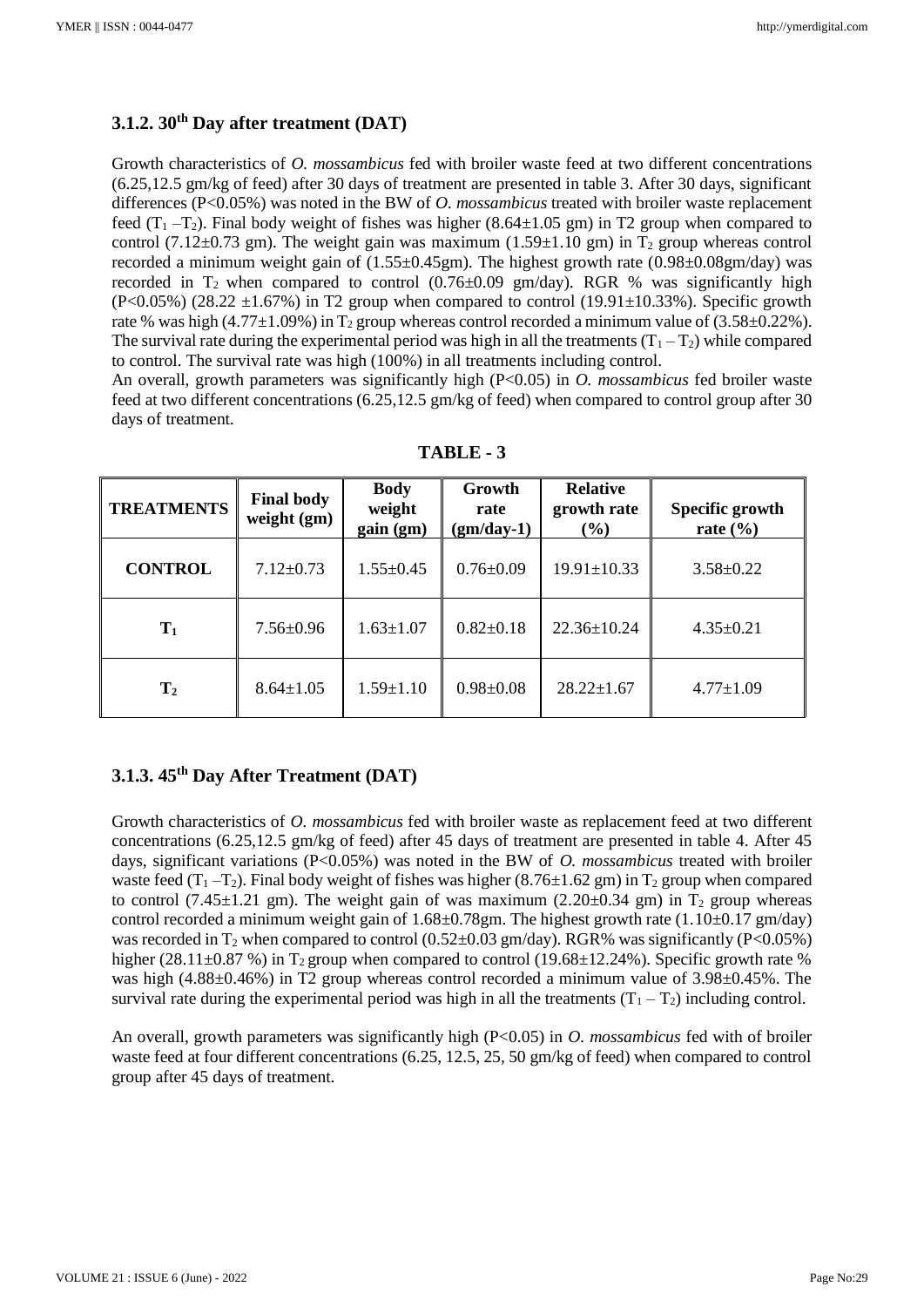| <b>TREATMENTS</b> | <b>Final body</b><br>weight<br>(gm) | <b>Body</b><br>weight<br>gain (gm) | <b>Growth rate</b><br>$(gm/day-1)$ | <b>Relative</b><br>growth rate<br>$($ %) | <b>Specific</b><br>growth rate<br>(9/0) |
|-------------------|-------------------------------------|------------------------------------|------------------------------------|------------------------------------------|-----------------------------------------|
| <b>CONTROL</b>    | $7.45 \pm 1.21$                     | $1.68 \pm 0.78$                    | $0.84 \pm 0.16$                    | $19.68 \pm 12.24$                        | $3.98 \pm 0.45$                         |
| $T_1$             | $7.88 \pm 2.41$                     | $1.87 \pm 1.09$                    | $0.96 \pm 0.04$                    | $23.05 \pm 9.34$                         | $4.63 \pm 0.51$                         |
| T <sub>2</sub>    | $8.76 \pm 1.62$                     | $2.20 \pm 0.34$                    | $1.10\pm0.17$                      | $28.11 \pm 0.87$                         | $4.88 \pm 0.46$                         |

**TABLE – 4**

# **4. DISCUSSION**

The present study showed that substantial increase in body weight, weight gain, weight growth rate, specific growth rate, relative growth rate, in *O. mossambicus* fed with broiler waste replacement diet. The enhancement in overall growth performance of the experimental fishes might be due to finding the protein content, fat content, phosphorus, calcium contents in the chicken waste in-corporated feed. These findings were analogous to the findings of Goda *et al* 2007, who observed increased body weight gain, specific growth rate, feed utilization efficiency in African catfish, *Clarius gariepinus* fed with supplemented diet encompassing poultry by product meal. Baboli *et al*., 2013 quantified that Rainbow trout fingerlings fed with poultry by product meal showed significance difference in weight gain, specific growth rate and he recommended that poultry meal can be swapped 50% or more of fish meal in the diet of Rainbow trout deprived of having any adverse effects. Hernetz *et al* and Pine *et al*.,2015 specified the poultry by product has been revealed to boost the growth performance of Nile tilapia and sunshine bars. Yones and Metwalli *et al*., 2015 stated that the uppermost growth performance parameters (final weight, body weight gain, daily weight growth, specific growth rate) were chronicled with poultry by product meal at 100 percent and endorsed substitution of 100 percent fish meal in juvenile nile tilapia.

# **5. CONCLUSION**

On 15th, 30th, 45th, (DAT) the fishes fed with T2 feed showed a maximum increase in final body weight, weight gain, growth rate, relative growth rate, specific growth rate. The highest survival rate (100%) was observed in all treatments including control. Feed prepared from broiler waste at two different concentrations (6.25, 12.5 gm/kg of feed) is optimum for enhancing growth. So, the present study proves the possibilities of using the broiler waste in the preparation and production of fish feed.

#### **6. REFERENCES**

Alexis M.N., Papaparaskeva. E. & Theochari V. (1985) Formulation of practical diets for rainbow trout (*Salmo gairdneri*) made by partial or complete substitution of fishmeal by poultry by-products and certain plant byproducts. Aquaculture 50, 61-73.

Amirkolaie K.A, Shahsavari M and Hedayatyfard M (2014). Full replacement of fish meal by poultry by-product meal in rainbow trout, *Onchorhyncus mykiss*, diet. Iranian journal of fisheries science. 13(4): 1069 – 1081.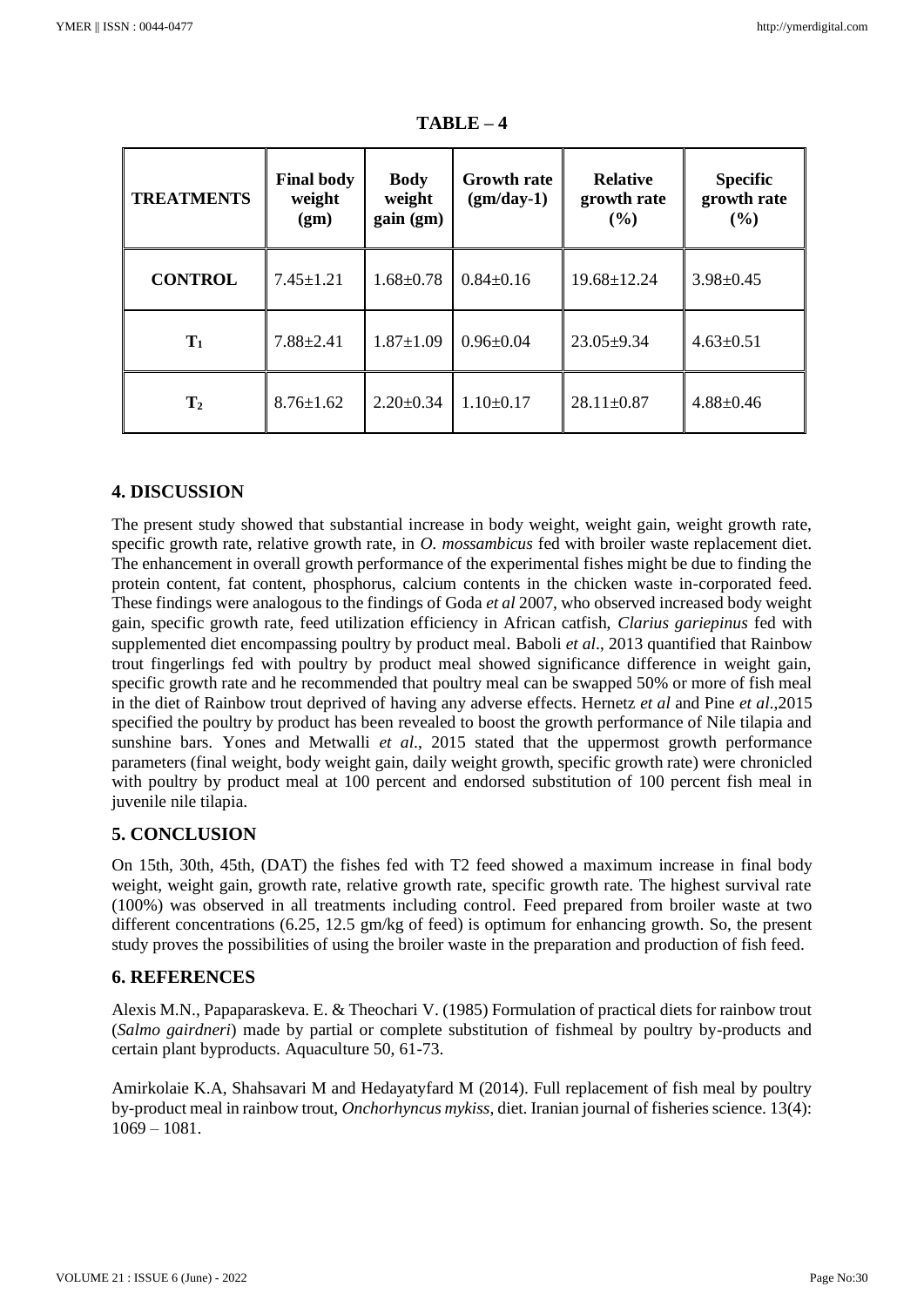Appelbaum, S., Birkan, V. and prilutzly, A. (1996). Use of chicken meal as a substitute for fish meal in the diet of young eels. Arch. Pol. Fish. 4: 141-145.

Baboli.M.J ,Dawodi.M and Gorjipor.A. Effect of replacement fish meal by poultry meal on growth, survival and body composition of rainbow trout (*Oncorhynchos mykis*s). International Research Journal of Applied and Basic Sciences. 4 (12): 4197-4201.

Gaber, M.M.A. (1996) Partial and complete replacement of fish meal by poultry by-product and feather meal in diets of Nile tilapia*, Oreochromis niloticus*. Anal. Agricult. Sci., 32, 203 -214.

Giri, S.S., Sahoo, S.K. AND Mohanty, S.N., (2010). Replacement of by-catch fishmeal with dried chicken viscera meal in extruded feeds: effect on growth, nutrient utilisation and carcass composition of catfish *Clarias batrachus* (Linn.) fingerlings. Aquacult. Int., 18:539–544.

Hernandez C, Olvera M.A, Hardy R.W, Hermosillo A, and Gonazalez B. (2010). Complete replacement of fish meal by porcine and poultry by-product meal in practical diets for fingerlings Nile tilapia Oreochromis niloticus: digestibility and growth performance. Aquaculture nutrition. 16; 44 – 53.

Jalaee H.M, Faramarzi.M, Kiaalvandi and Iranshahi F. (2011). Effects of different artificial diets on growth performance and body composition on Rainbow trout *(Onchorynchus mykiss*) fingerlings. World journal of fish and marine science. 3(4): 308 – 313.

Kebede A (2003). The growth performance of *Oreochromis mossambicus* L. reared in fresh water ponds loaded with varying levels of poultry manure. Ethiop. J. Sci.,  $26(1)$ :  $17 - 23$ .

Kureshy N., Davis D.A. & Arnold C.R. (2000) Partial replacement of fish meal with meat and bone meal, flash-dried poultry by-product meal, and enzyme-digested poultry by-product meal in practical diets for juvenile red drum. North American Journal of Aquaculture 62, 266-272.

Millamena, O.M., (2002). Replacement of fish meal by animal by-product meals in a practical diet for grow-out culture of grouper *Epinephelus coioides*. Aquaculture, 204: 75 -84.

Nahar z, Azad, Bhandari R.K, Ali M.H, and Dewan S (2000). Effect of different feeds on growth, survival & production of African catfish (*Clarias gariepinus burchell*). Bangladesh.J.Fish.Res., 4(2):  $121 - 126$ .

Rossi Jr. W., Davis, D.A., 2012. Replacement of fishmeal with poultry by-product meal in the diet of Florida pompano *Trachino tuscarolinus* L.Aquaculture, 338-341, 160–166.

Sadiku, S.O.E. and Jauncey, K. (1995). Soybean flour-poultry meat meal blend as dietary protein source in practical diets of *Oreochromis niloticus* and *Clarias gariepinus*. Asian Fisheries Science, 8: 159-167.

Samocha, T.M., Davis, D.A., Saoud, I.P. & DeBault, K. (2004) Substitution of fish meal by co-extruded soybean poultry byproduct meal in practical diets for the Pacific white shrimp, *Litopenaeus vannamei*. Aquaculture, 231, 197–203.

Sevgili, H. and E*rtürk*, M. M., (2004). Effect of replacement of fish meal with poultry by-product meal on growth performance in practical diets for rainbow trout, *Onchorynchus Mykiss,* Akdeniz Üniv Zir Fak Dergisi, 17: 161-167.

Shapawi, R., Ng, W-K., Mustafa, S., 2007. Replacement of fish meal with poultry byproduct meal in diets formulated for the humpback grouper, *Cromileptes altivelis*. Aquaculture, 273, 118– 126.

Soltan MA (2009). Effect of dietary fish meal replacement by poultry byproduct meal with different grain source and enzyme supplementation on performance, feces recovery, body composition and nutrient balance of Nile tilapia. Pak. J. Nutr. 8(4): 395-407.

Steffens, W. (1994) Replacing fish meal with poultry by-product meal in diets for rainbow trout *Oncorhynchus mykiss*. Aquaculture124, 27-34.